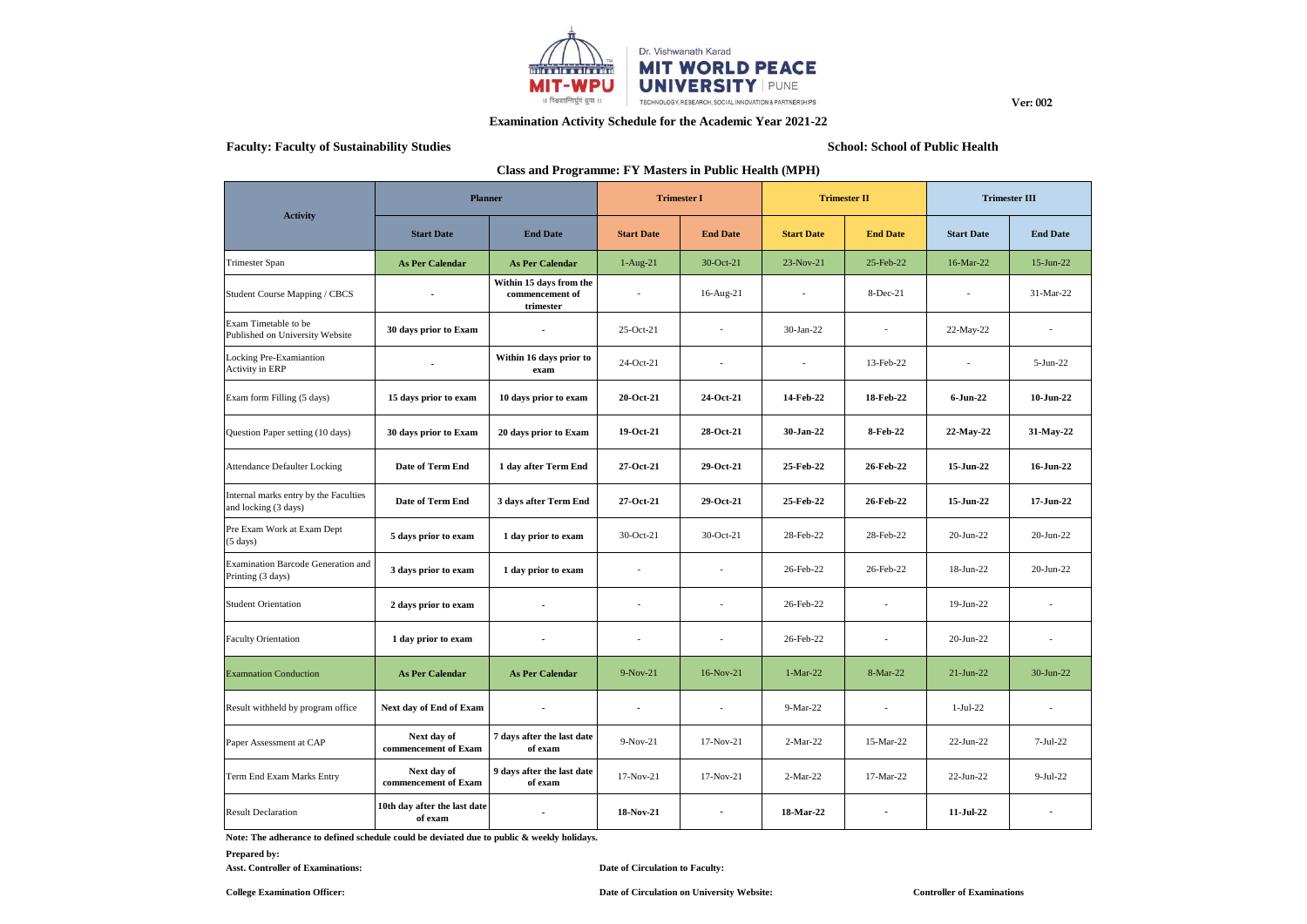

**Examination Activity Schedule for the Academic Year 2021-22**

# **Faculty: Faculty of Sustainability Studies School: School of Public Health**

**Ver: 002**

# **Class and Programme: SY Masters in Public Health (MPH)**

|                                                               | <b>Planner</b>                          |                                                         | <b>Trimester IV</b> |                 | <b>Trimester V</b> |                          | <b>Trimester VI</b> |                          |
|---------------------------------------------------------------|-----------------------------------------|---------------------------------------------------------|---------------------|-----------------|--------------------|--------------------------|---------------------|--------------------------|
| <b>Activity</b>                                               | <b>Start Date</b>                       | <b>End Date</b>                                         | <b>Start Date</b>   | <b>End Date</b> | <b>Start Date</b>  | <b>End Date</b>          | <b>Start Date</b>   | <b>End Date</b>          |
| Trimester Span                                                | <b>As Per Calendar</b>                  | <b>As Per Calendar</b>                                  | 26-Oct-21           | $7-Jan-22$      | $27-Ian-22$        | 14-Apr-22                | $2-May-22$          | $15$ -Jun-22             |
| Student Course Mapping / CBCS                                 | $\blacksquare$                          | Within 15 days from the<br>commencement of<br>trimester |                     | $10-Nov-21$     |                    | 11-Feb-22                |                     | 17-May-22                |
| Exam Timetable to be<br>Published on University Website       | 30 days prior to Exam                   | $\blacksquare$                                          | 11-Dec-21           | $\overline{a}$  | 18-Mar-22          | $\sim$                   | 20-May-22           | $\overline{\phantom{a}}$ |
| Locking Pre-Examiantion<br>Activity in ERP                    | ÷.                                      | Within 16 days prior to<br>exam                         |                     | 25-Dec-21       | $\overline{a}$     | $2-Apr-22$               | $\mathcal{L}$       | 5-Jun-22                 |
| Exam form Filling (5 days)                                    | 15 days prior to exam                   | 10 days prior to exam                                   | 27-Dec-21           | 31-Dec-21       | 4-Apr-22           | 8-Apr-22                 | $6 - Jun-22$        | $10$ -Jun-22             |
| Question Paper setting (10 days)                              | 30 days prior to Exam                   | 20 days prior to Exam                                   | 11-Dec-21           | 20-Dec-21       | 21-Mar-22          | 30-Mar-22                | 22-May-22           | 31-May-22                |
| <b>Attendance Defaulter Locking</b>                           | Date of Term End                        | 1 day after Term End                                    | 7-Jan-22            | 7-Jan-22        | 14-Apr-22          | 14-Apr-22                | 15-Jun-22           | 16-Jun-22                |
| Internal marks entry by the Faculties<br>and locking (3 days) | Date of Term End                        | 3 days after Term End                                   | 7-Jan-22            | 7-Jan-22        | 14-Apr-22          | 14-Apr-22                | 15-Jun-22           | 17-Jun-22                |
| Pre Exam Work at Exam Dept<br>$(5 \text{ days})$              | 5 days prior to exam                    | 1 day prior to exam                                     | 8-Jan-22            | 8-Jan-22        | 15-Apr-22          | 15-Apr-22                | 16-Jun-22           | $20$ -Jun- $22$          |
| Examination Barcode Generation and<br>Printing (3 days)       | 3 days prior to exam                    | 1 day prior to exam                                     | $8-Jan-22$          | $8-Jan-22$      | 14-Apr-22          | 14-Apr-22                | $16$ -Jun-22        | $20$ -Jun- $22$          |
| <b>Student Orientation</b>                                    | 2 days prior to exam                    | ÷.                                                      | $7-Ian-22$          | ٠               | 14-Apr-22          | $\sim$                   | 17-Jun-22           | $\overline{\phantom{a}}$ |
| <b>Faculty Orientation</b>                                    | 1 day prior to exam                     | $\overline{\phantom{a}}$                                | $7-Ian-22$          | ٠               | 14-Apr-22          | $\overline{\phantom{a}}$ | $17$ -Jun-22        | $\overline{\phantom{a}}$ |
| <b>Examnation Conduction</b>                                  | <b>As Per Calendar</b>                  | <b>As Per Calendar</b>                                  | $10$ -Jan-22        | $18$ -Jan-22    | 18-Apr-22          | 25-Apr-22                | $21-Jun-22$         | $30$ -Jun-22             |
| Result withheld by program office                             | Next day of End of Exam                 | $\overline{\phantom{a}}$                                | $19-Jan-22$         | $\sim$          | 26-Apr-22          | $\overline{\phantom{a}}$ | $1-Jul-22$          | $\overline{\phantom{a}}$ |
| Paper Assessment at CAP                                       | Next day of<br>commencement of Exam     | 7 days after the last date<br>of exam                   | $11-Jan-22$         | $25-Ian-22$     | 19-Apr-22          | $2-May-22$               | $22-Jun-22$         | $7-Jul-22$               |
| Term End Exam Marks Entry                                     | Next day of<br>commencement of Exam     | 9 days after the last date<br>of exam                   | 11-Jan-22           | $27-Ian-22$     | 19-Apr-22          | $4-May-22$               | $22$ -Jun- $22$     | $9-Jul-22$               |
| <b>Result Declaration</b>                                     | 10th day after the last date<br>of exam | $\overline{a}$                                          | 28-Jan-22           |                 | 5-May-22           |                          | $11-Jul-22$         |                          |

**Note: The adherance to defined schedule could be deviated due to public & weekly holidays.**

# **Prepared by:**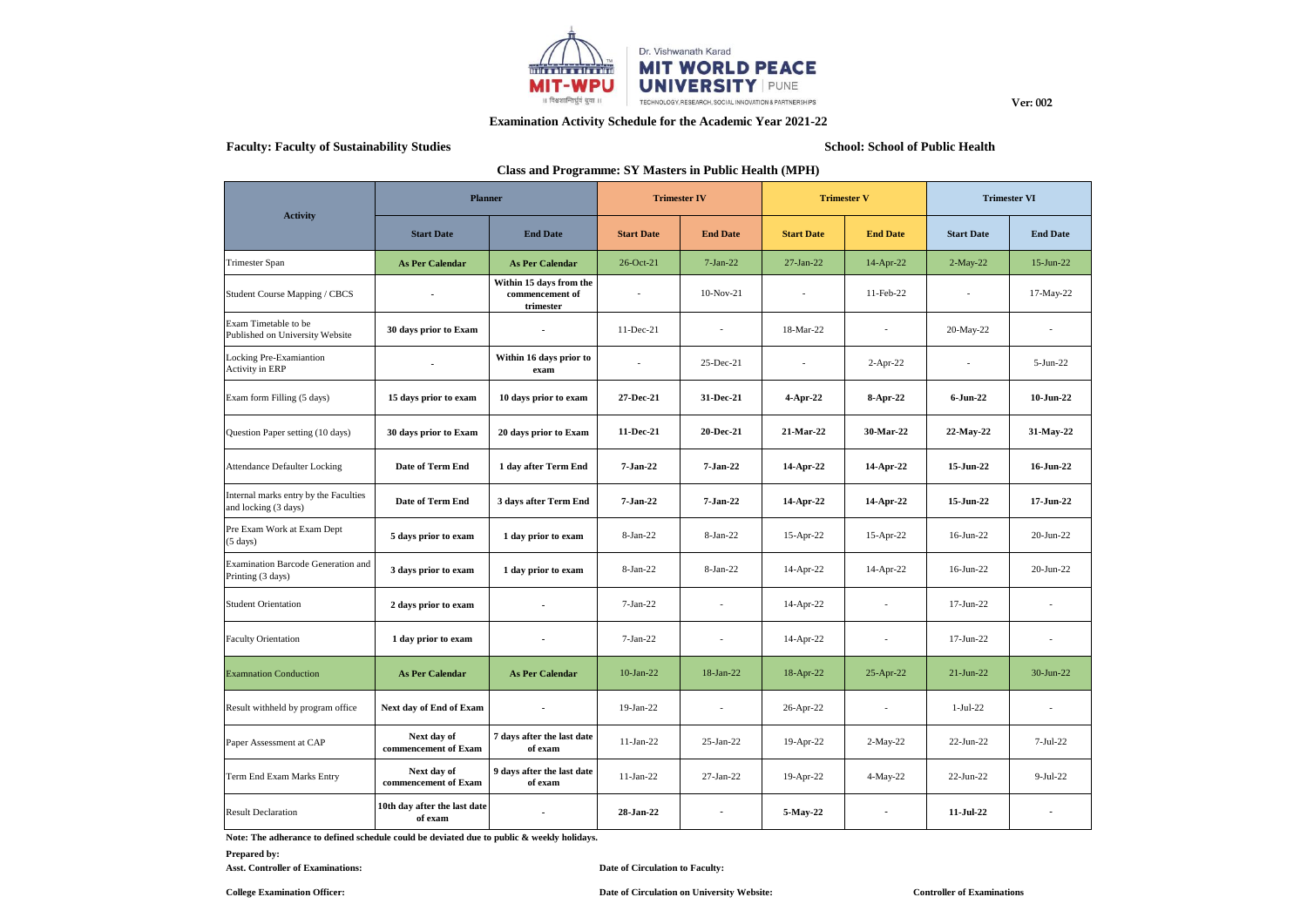

**Ver: 002**

# **Examination Activity Schedule for the Academic Year 2021-22**

# Faculty: Faculty of Sustainability Studies **School: School: School: School of Ecology & Environmental Management**

### **Class and Programme: SY M. Sc. Ecology, Society & Sustainable Development (ESSD)**

|                                                               | <b>Planner</b>                          |                                                         | <b>Trimester IV</b> |                          | <b>Trimester V</b> |                          | <b>Trimester VI</b> |                          |
|---------------------------------------------------------------|-----------------------------------------|---------------------------------------------------------|---------------------|--------------------------|--------------------|--------------------------|---------------------|--------------------------|
| <b>Activity</b>                                               | <b>Start Date</b>                       | <b>End Date</b>                                         | <b>Start Date</b>   | <b>End Date</b>          | <b>Start Date</b>  | <b>End Date</b>          | <b>Start Date</b>   | <b>End Date</b>          |
| Trimester Span                                                | <b>As Per Calendar</b>                  | <b>As Per Calendar</b>                                  | 26-Oct-21           | $7-Jan-22$               | $27-Ian-22$        | 14-Apr-22                | $2-May-22$          | 15-Jun-22                |
| Student Course Mapping / CBCS                                 | $\overline{\phantom{a}}$                | Within 15 days from the<br>commencement of<br>trimester | $\overline{a}$      | $10-Nov-21$              | $\overline{a}$     | 11-Feb-22                | ٠                   | 17-May-22                |
| Exam Timetable to be<br>Published on University Website       | 30 days prior to Exam                   | $\blacksquare$                                          | 11-Dec-21           | $\overline{\phantom{a}}$ | 18-Mar-22          | $\overline{\phantom{a}}$ | 20-May-22           | $\overline{\phantom{a}}$ |
| Locking Pre-Examiantion<br>Activity in ERP                    | $\blacksquare$                          | Within 16 days prior to<br>exam                         | $\overline{a}$      | 25-Dec-21                | $\sim$             | $2-Apr-22$               | $\sim$              | $5-Jun-22$               |
| Exam form Filling (5 days)                                    | 15 days prior to exam                   | 10 days prior to exam                                   | 27-Dec-21           | 31-Dec-21                | 4-Apr-22           | 8-Apr-22                 | 6-Jun-22            | 10-Jun-22                |
| Question Paper setting (10 days)                              | 30 days prior to Exam                   | 20 days prior to Exam                                   | 11-Dec-21           | 20-Dec-21                | 21-Mar-22          | 30-Mar-22                | 22-May-22           | 31-May-22                |
| <b>Attendance Defaulter Locking</b>                           | Date of Term End                        | 1 day after Term End                                    | 7-Jan-22            | 7-Jan-22                 | 14-Apr-22          | 14-Apr-22                | 15-Jun-22           | 16-Jun-22                |
| Internal marks entry by the Faculties<br>and locking (3 days) | Date of Term End                        | 3 days after Term End                                   | $7 - Jan-22$        | 7-Jan-22                 | 14-Apr-22          | 14-Apr-22                | 15-Jun-22           | $17 - Jun-22$            |
| Pre Exam Work at Exam Dept<br>$(5 \text{ days})$              | 5 days prior to exam                    | 1 day prior to exam                                     | 8-Jan-22            | 8-Jan-22                 | 15-Apr-22          | 15-Apr-22                | 16-Jun-22           | $20$ -Jun-22             |
| Examination Barcode Generation and<br>Printing (3 days)       | 3 days prior to exam                    | 1 day prior to exam                                     | $8-Ian-22$          | $8-Jan-22$               | 14-Apr-22          | 14-Apr-22                | $16$ -Jun-22        | $20$ -Jun- $22$          |
| <b>Student Orientation</b>                                    | 2 days prior to exam                    | $\blacksquare$                                          | $7-Jan-22$          | $\overline{a}$           | 14-Apr-22          | $\sim$                   | $17$ -Jun-22        | $\overline{a}$           |
| <b>Faculty Orientation</b>                                    | 1 day prior to exam                     | $\blacksquare$                                          | $7-Jan-22$          | $\overline{\phantom{a}}$ | 14-Apr-22          | $\sim$                   | $17$ -Jun-22        | $\overline{a}$           |
| <b>Examnation Conduction</b>                                  | <b>As Per Calendar</b>                  | <b>As Per Calendar</b>                                  | $10$ -Jan-22        | $18$ -Jan-22             | 18-Apr-22          | 25-Apr-22                | $21-Jun-22$         | $30 - Jun-22$            |
| Result withheld by program office                             | Next day of End of Exam                 | $\blacksquare$                                          | $19-Jan-22$         | ÷                        | 26-Apr-22          | $\sim$                   | $1-Jul-22$          | $\overline{\phantom{a}}$ |
| Paper Assessment at CAP                                       | Next day of<br>commencement of Exam     | 7 days after the last date<br>of exam                   | $11-Jan-22$         | $25$ -Jan- $22$          | 19-Apr-22          | $2-May-22$               | $22-Jun-22$         | $7-Jul-22$               |
| Term End Exam Marks Entry                                     | Next day of<br>commencement of Exam     | 9 days after the last date<br>of exam                   | $11-Jan-22$         | $27-Ian-22$              | 19-Apr-22          | $4-May-22$               | $22-Jun-22$         | $9-Jul-22$               |
| <b>Result Declaration</b>                                     | 10th day after the last date<br>of exam | ٠                                                       | 28-Jan-22           |                          | 5-May-22           |                          | 11-Jul-22           |                          |

**Note: The adherance to defined schedule could be deviated due to public & weekly holidays.**

# **Prepared by:**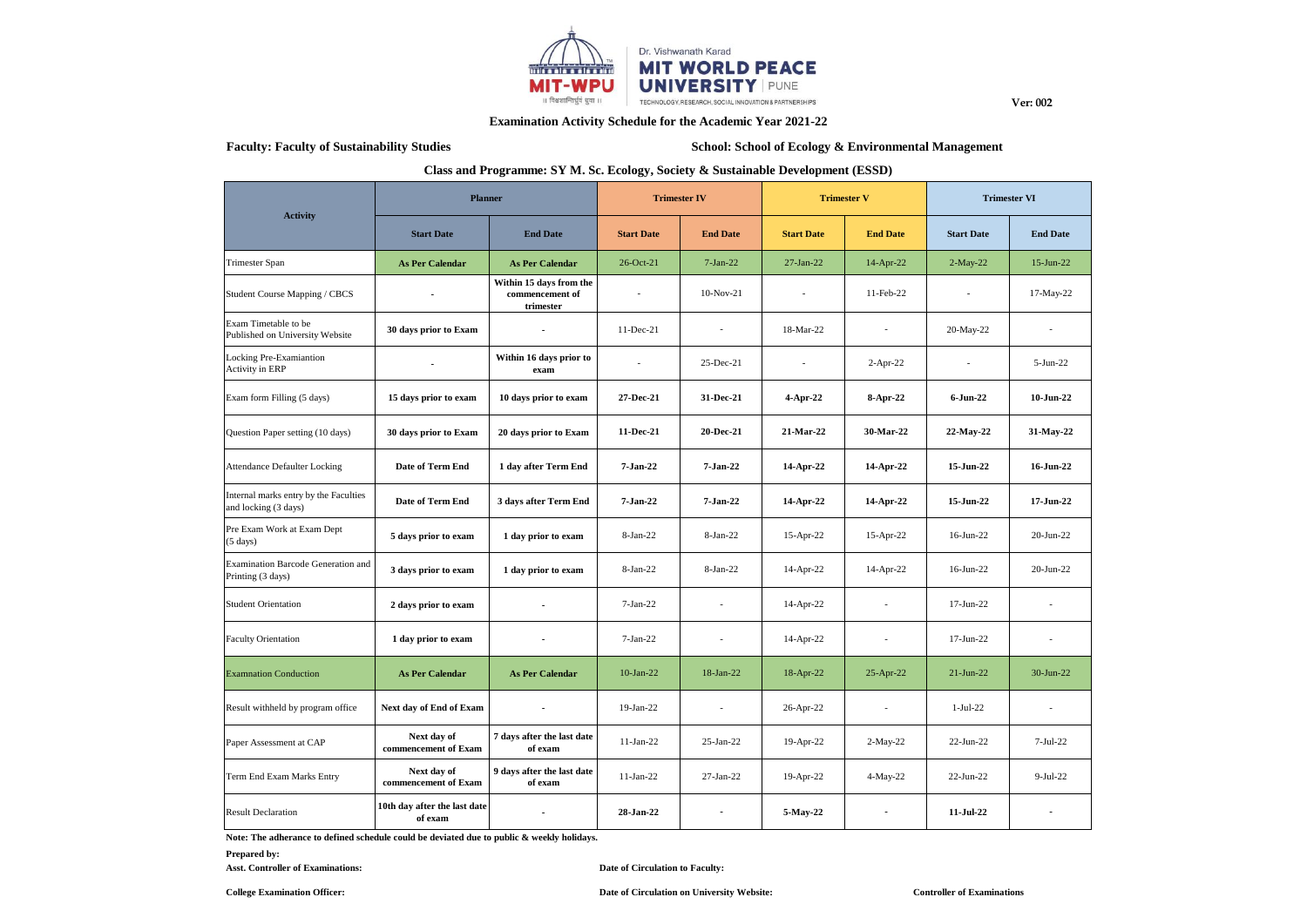

**Examination Activity Schedule for the Academic Year 2021-22**

# Faculty: Faculty of Sustainability Studies **School: School: School: School of Ecology & Environmental Management**

**Ver: 001**

### **Class and Programme: FY M. Sc. Environmental Science (EVSc)**

| <b>Activity</b>                                               | <b>Planner</b>                          |                                                         | <b>Trimester I</b> |                          | <b>Trimester II</b> |                 | <b>Trimester III</b> |                 |
|---------------------------------------------------------------|-----------------------------------------|---------------------------------------------------------|--------------------|--------------------------|---------------------|-----------------|----------------------|-----------------|
|                                                               | <b>Start Date</b>                       | <b>End Date</b>                                         | <b>Start Date</b>  | <b>End Date</b>          | <b>Start Date</b>   | <b>End Date</b> | <b>Start Date</b>    | <b>End Date</b> |
| Trimester Span                                                | <b>As Per Calendar</b>                  | <b>As Per Calendar</b>                                  | 22-Nov-21          | 23-Feb-22                | 14-Mar-22           | $15$ -Jun-22    | $4-Jul-22$           | $4-Oct-22$      |
| Student Course Mapping / CBCS                                 | $\overline{\phantom{a}}$                | Within 15 days from the<br>commencement of<br>trimester | $\overline{a}$     | $7-Dec-21$               | $\overline{a}$      | 29-Mar-22       | $\overline{a}$       | 19-Jul-22       |
| Exam Timetable to be<br>Published on University Website       | 30 days prior to Exam                   | ٠                                                       | 29-Jan-22          | $\overline{\phantom{a}}$ | 22-May-22           | $\sim$          | $10-Sep-22$          | $\overline{a}$  |
| Locking Pre-Examiantion<br><b>Activity in ERP</b>             |                                         | Within 16 days prior to<br>exam                         | $\overline{a}$     | 12-Feb-22                | ٠                   | $5-Jun-22$      | $\sim$               | 24-Sep-22       |
| Exam form Filling (5 days)                                    | 15 days prior to exam                   | 10 days prior to exam                                   | 14-Feb-22          | 18-Feb-22                | $6$ -Jun-22         | $10$ -Jun-22    | 26-Sep-22            | 30-Sep-22       |
| Question Paper setting (10 days)                              | 30 days prior to Exam                   | 20 days prior to Exam                                   | 29-Jan-22          | 7-Feb-22                 | 23-May-22           | $1$ -Jun-22     | 10-Sep-22            | 19-Sep-22       |
| <b>Attendance Defaulter Locking</b>                           | Date of Term End                        | 1 day after Term End                                    | 23-Feb-22          | 24-Feb-22                | 15-Jun-22           | 16-Jun-22       | 4-Oct-22             | 5-Oct-22        |
| Internal marks entry by the Faculties<br>and locking (3 days) | Date of Term End                        | 3 days after Term End                                   | 23-Feb-22          | 25-Feb-22                | 16-Jun-22           | 17-Jun-22       | 4-Oct-22             | 6-Oct-22        |
| Pre Exam Work at Exam Dept<br>$(5 \text{ days})$              | 5 days prior to exam                    | 1 day prior to exam                                     | 26-Feb-22          | 26-Feb-22                | $18$ -Jun-22        | $20 - Jun-22$   | $7-Oct-22$           | $8-Oct-22$      |
| Examination Barcode Generation and<br>Printing (3 days)       | 3 days prior to exam                    | 1 day prior to exam                                     | 25-Feb-22          | 26-Feb-22                | 18-Jun-22           | 20-Jun-22       | $7-Oct-22$           | 8-Oct-22        |
| <b>Student Orientation</b>                                    | 2 days prior to exam                    | ÷                                                       | 26-Feb-22          | $\overline{a}$           | 18-Jun-22           | in 1919.        | $8-Oct-22$           | $\overline{a}$  |
| <b>Faculty Orientation</b>                                    | 1 day prior to exam                     | ÷                                                       | 26-Feb-22          | $\overline{\phantom{a}}$ | $18$ -Jun-22        | $\sim$          | $8-Oct-22$           | ٠               |
| <b>Examnation Conduction</b>                                  | <b>As Per Calendar</b>                  | <b>As Per Calendar</b>                                  | 28-Feb-22          | 8-Mar-22                 | $21-Jun-22$         | $30-Jun-22$     | 10-Oct-22            | 18-Oct-22       |
| Result withheld by program office                             | Next day of End of Exam                 | $\blacksquare$                                          | $9-Mar-22$         | $\sim$                   | $1-Jul-22$          | $\overline{a}$  | $19-Oct-22$          | $\overline{a}$  |
| Paper Assessment at CAP                                       | Next day of<br>commencement of Exam     | 7 days after the last date<br>of exam                   | $1-Mar-22$         | 15-Mar-22                | $22-Jun-22$         | $7-Jul-22$      | 11-Oct-22            | $25-Oct-22$     |
| Term End Exam Marks Entry                                     | Next day of<br>commencement of Exam     | 9 days after the last date<br>of exam                   | $1-Mar-22$         | 17-Mar-22                |                     | $9-Jul-22$      | $11-Oct-22$          | 27-Oct-22       |
| <b>Result Declaration</b>                                     | 10th day after the last date<br>of exam | ä,                                                      | 18-Mar-22          |                          | $11$ -Jul-22        |                 | 28-Oct-22            |                 |

**Note: The adherance to defined schedule could be deviated due to public & weekly holidays.**

**Prepared by:**